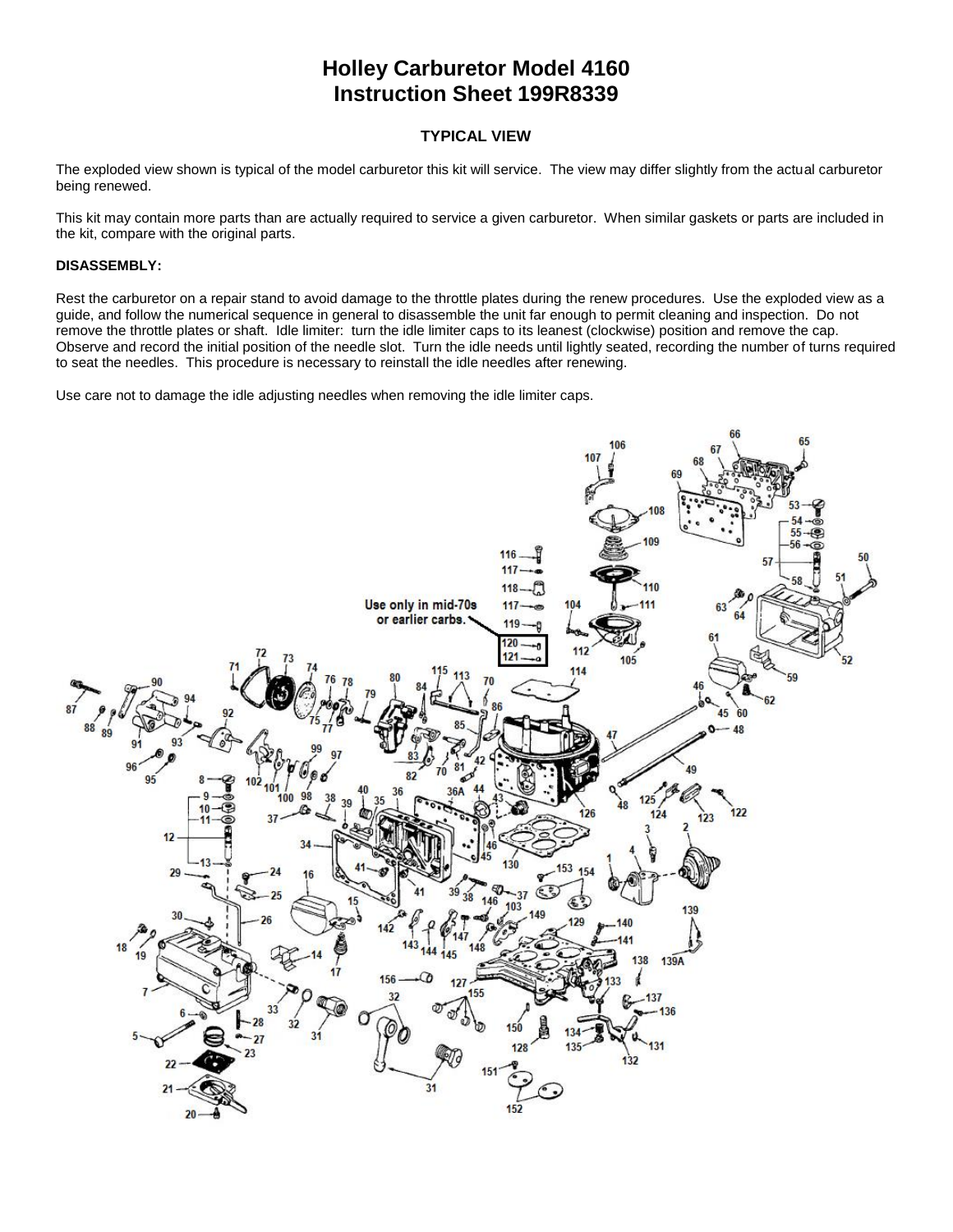| Ref. No. Desc  |                                      | Ref. No. Desc |                                        | Ref. No. | Desc                                      |
|----------------|--------------------------------------|---------------|----------------------------------------|----------|-------------------------------------------|
| 1              | Dashpot nut                          | 53            | Fuel valve seat lockscrew sec.         | 105      | Secondary diaphragm housing gasket        |
| 2              | Dashpot assembly                     | 54            | Fuel valve seat lockscrew gasket sec.  | 106      | Sec housing cover screw & lockw asher     |
| 3              | Dashpot bracket screw & washer       | 55            | Fuel valve seat adjusting nut sec.     | 107      | Choke control w ire bracket               |
| 4              | Dashpot bracket                      | 56            | Fuel valve seat adjust nut gskt sec.   | 108      | Secondary housing cover                   |
| 5              | Fuel bow I to main body screw pri.   | 57            | Fuel inlet valve/seat assy secondary   | 109      | Secondary diaphragm spring                |
| 6              | Fuel bow I screw gasket              | 58            | Fuel valve seat o-ring seal sec.       | 110      | Secondary diaphragm & rod assy            |
| $\overline{7}$ | Fuel bow I assembly primary          | 59            | Baffle plate secondary                 | 111      | Diaphragm housing check ball              |
| 8              | Fuel valve seat lock screw           | 60            | Float retainer                         | 112      | Secondary diaphragm housing               |
| 9              | Fuel valve seat lock screw gasket    | 61            | Float assembly secondary               | 113      | Choke plate screw                         |
| 10             | Fuel valve seat adjusting nut        | 62            | Float spring secondary                 | 114      | Choke plate                               |
| 11             | Fuel valve seat adjusting nut gasket | 63            | Fuel level check plug                  | 115      | Choke shaft assy                          |
| 12             | Fuel inlet valve & seat assembly     | 64            | Fuel level check plug gasket           | 116      | Pump discharge nozzle screw               |
| 13             | Fuel valve seat "O" ring seal        | 65            | Secondary metering body screw          | 117      | Pump discharge nozzle screw gasket        |
| 14             | Baffle plate primary                 | 66            | Secondary metering body                | 118      | Pump discharge nozzle                     |
| 15             | Float retainer                       | 67            | Secondary metering body plate gasket   | 119      | Pump discharge needle                     |
| 16             | Float assembly primary               | 68            | Secondary metering body plate          | 120      | Pump discharge ballw eight                |
| 17             | Float spring primary                 | 69            | Secondary metering body gasket         | 121      | Pump discharge check ball                 |
| 18             | Fuel level check plug                | 70            | Choke rod retainer                     | 122      | H.I.C. cover screw                        |
| 19             | Fuel level check plug gasket         | 71            | Therm housing clamp screw              | 123      | H.I.C. cover                              |
| 20             | Acc pump cover assy screw/w asher    | 72            | Therm housing clamp                    | 124      | Hit idle compensator assy                 |
| 21             | Acc pump cover assy                  | 73            | Therm housing assembly                 | 125      | H.I.C. seal                               |
| 22             | Acc pump diaphragm assy              | 74            | Therm housing gasket                   | 126      | Main body assy                            |
| 23             | Diaphragm return spring              | 75            | Therm shaft nut                        | 127      | Flange gasket                             |
| 24             | Air vent clamp screw & washer        | 76            | Therm shaft nut lockw asher            | 128      | Throttle body screw & lockw asher         |
| 25             | Air vent rod clamp                   | 77            | Therm lever spacer                     | 129      | Throttle body                             |
| 26             | Air vent rod                         | 78            | Therm lever, link, piston assy         | 130      | Throttle body gasket                      |
| 27             | Air vent spring retainer             | 79            | Choke housing screw /lockw asher       | 131      | Pump operating lever retainer             |
| 28             | Air vent rod spring                  | 80            | Choke housing assy                     | 132      | Pump operating lever                      |
| 29             | Air vent valve retainer              | 81            | Choke housing shaft & lever assy       | 133      | Pump lever adj screw                      |
| 30             | Air vent valve                       | 82            | Choke therm lever                      | 134      | Pump lever adj screw spring               |
| 31             | Fuel inlet fitting                   | 83            | Fast idle cam assy                     | 135      | Pump lever adj screw fitting              |
| 32             | Fuel inlet fitting gasket            | 84            | Choke housing gasket                   | 136      | Pump cam lock screw                       |
| 33             | Filter screen                        | 85            | Choke rod                              | 137      | Pump cam                                  |
| 34             | Fuel bow I gasket                    | 86            | Choke rod seal                         | 138      | Throttle connector pin retainer           |
| 35             | Metering body vent baffle            | 87            | Fast idle cam plate screw /lockw asher | 139      | Throttle connector cotter pin             |
| 36             | Metering body assembly primary       | 88            | Choke control lever nut                | 140      | Throttle stop screw                       |
| 37             | Idle needle limiter cap              | 89            | Choke control lever nut lockw asher    | 141      | Throttle stop screw spring                |
| 38             | Idle adjusting needle                | 90            | Choke lever & swivel assy              | 142      | Fast idle cam lever screw & w asher       |
| 39             | Idle adjusting needle seal           | 91            | Fast idle cam plate                    | 143      | Fast idle pick up lever                   |
| 40             | Spark fitting or plug                | 92            | Fast idle cam & shaft assy             | 144      | Fast idle cam lever spring                |
| 41             | Main metering jet                    | 93            | Fast idle cam plunger                  | 145      | Fast idle cam lever                       |
| 42             | Tube & o-ring assembly               | 94            | Fast idle cam plunger spring           | 146      | Fast idle cam lever adjusting screw       |
| 43             | Pow er valve assembly                | 95            | Choke oper lever spring w asher        | 147      | Fast idle cam lever screw spring          |
| 44             | Pow er valve assembly gasket         | 96            | Choke oper lever washer                | 148      | Diaphragm lever assy screw/washer         |
| 45             | Balance tube w asher                 | 97            | Back up plate stud nut                 | 149      | Diaphragm lever assy                      |
| 46             | Balance tube o-ring seal             | 98            | Back up plate stud nut lockw asher     | 150      | Diaphragm lever adjusting screw           |
| 47             | Balance tube                         | 99            | Choke spring washer                    | 151      | Throttle plate screw primary              |
| 48             |                                      | 100           |                                        | 152      |                                           |
|                | Fuel line tube o-ring seal           |               | Choke spring                           |          | Throttle plate primary                    |
| 49             | Fuel line tube                       | 101           | Choke rod lever & bushing assy         | 153      | Throttle plate screw secondary            |
| 50             | Fuel bow I to main body screw sec.   | 102           | Back up plate & stud assy              | 154      | Throttle plate secondary                  |
| 51             | Fuel bow I screw gasket sec.         | 103           | Sec diaphragm retainer                 | 155      | Throttle shaft bearing (ribbon) pri & sec |
| 52             | Fuel bow I assy sec.                 | 104           | Diaphragm housing screw & lockw asher  | 156      | Throttle shaft bearing (solid) primary    |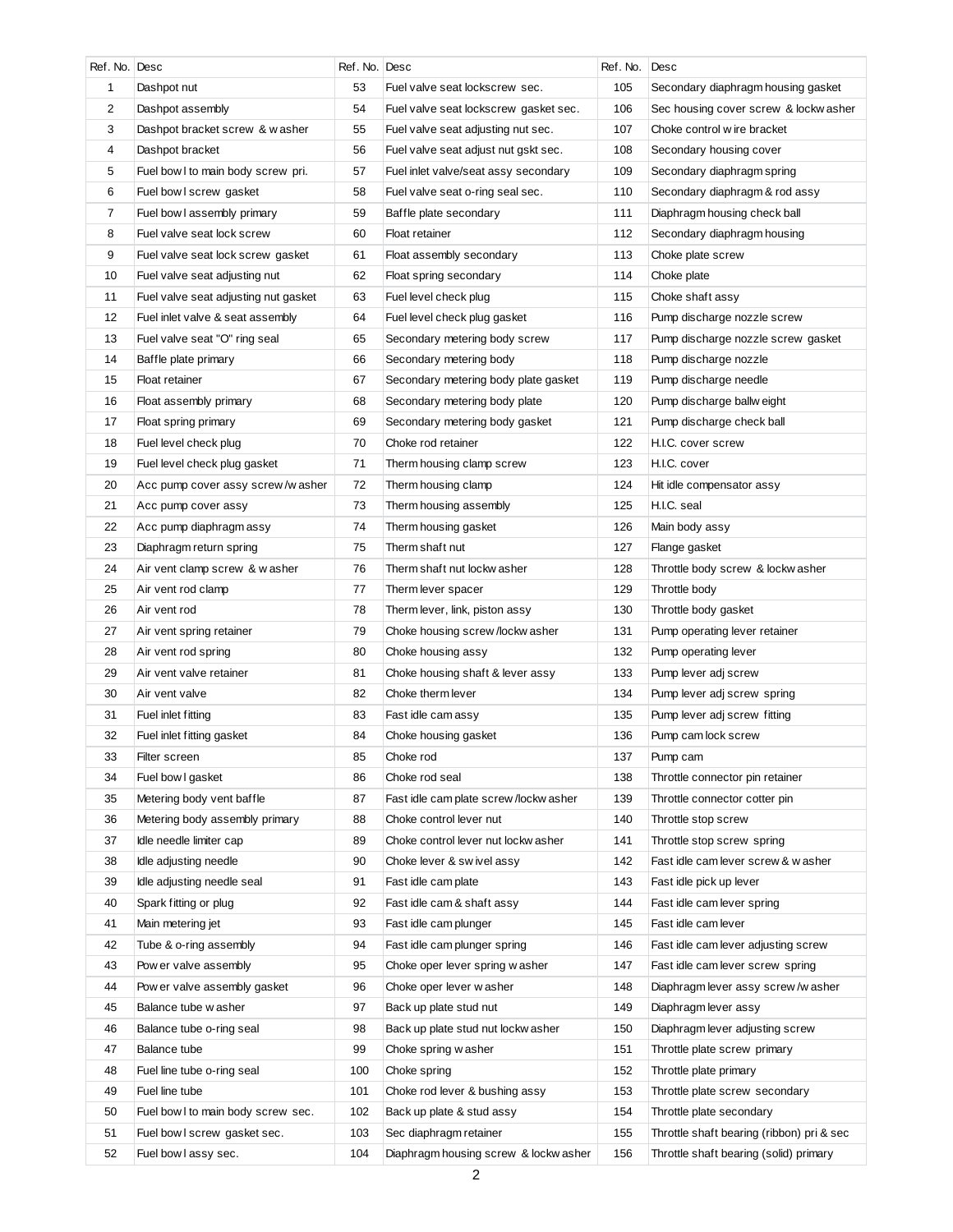## **CLEANING:**

Cleaning must be done with the carburetor disassembled. Soak parts long enough to soften and remove all foreign material. Use a carburetor solvent, lacquer thinner, or denatured alcohol. Make certain the throttle body is free of all hard carbon deposits. Wash off in suitable solvent. Blow out all passages in castings with compressed air and check carefully to insure thorough cleaning of obscure areas.

**CAUTION: Do not soak parts containing rubber or plastic material. Serious damage could result. Fuel bowls, should only be exposed to carburetor cleaner long enough to permit removal of gum and varnish deposits with a brush.**

**NOTE:** Some fuel bowls have internal O-ring seals which are not removable, but can be damaged by prolonged exposure to some carburetor cleaning solvents.

### **REASSEMBLY:**

Reassemble in reverse order to disassembly. Note special instructions and follow outline in making adjustments.

Manually operate the throttle lever and choke mechanism, checking for binding or malfunction. Any binding or interference could cause throttle to stick during operation and result in loss of carburetor throttle control (or uncontrolled engine speed).

Check carburetor to be sure there are no leaks. Flooding could cause a fire.

#### **SPECIAL INSTRUCTIONS:**

*IDLE ADJUSTING NEEDLES* – Tapered portion of needle must be straight and smooth. If grooved or ridged, a new needle should be installed.

*PUMP INLET CHECK VALVE* – Lubricate tip of new valve and insert in center hole in pump cavity. Pull thru from fuel bowl side until seated.



**Accelerator Pump Passage** 

The primary fuel bowl gasket must be installed with the accelerator pump passage on the right side of the main jets. Fuel bowl screws must be torqued to 40 in./lbs.





Use on primary without pump transfer tube.

```
ఆ
```
Use on primary pump transfer tube.

Some 4160™ models use primary metering body gaskets with additional stock in this area. Applications using this gasket have the top bead or lip of the metering body removed.

#### POWER VALVE IDENTIFICATION

Example: Power Valve Assembly 25R591-65

65 - which designates the stamped # also identifies the opening point of the power valve (i.e. 6.5" vacuum)

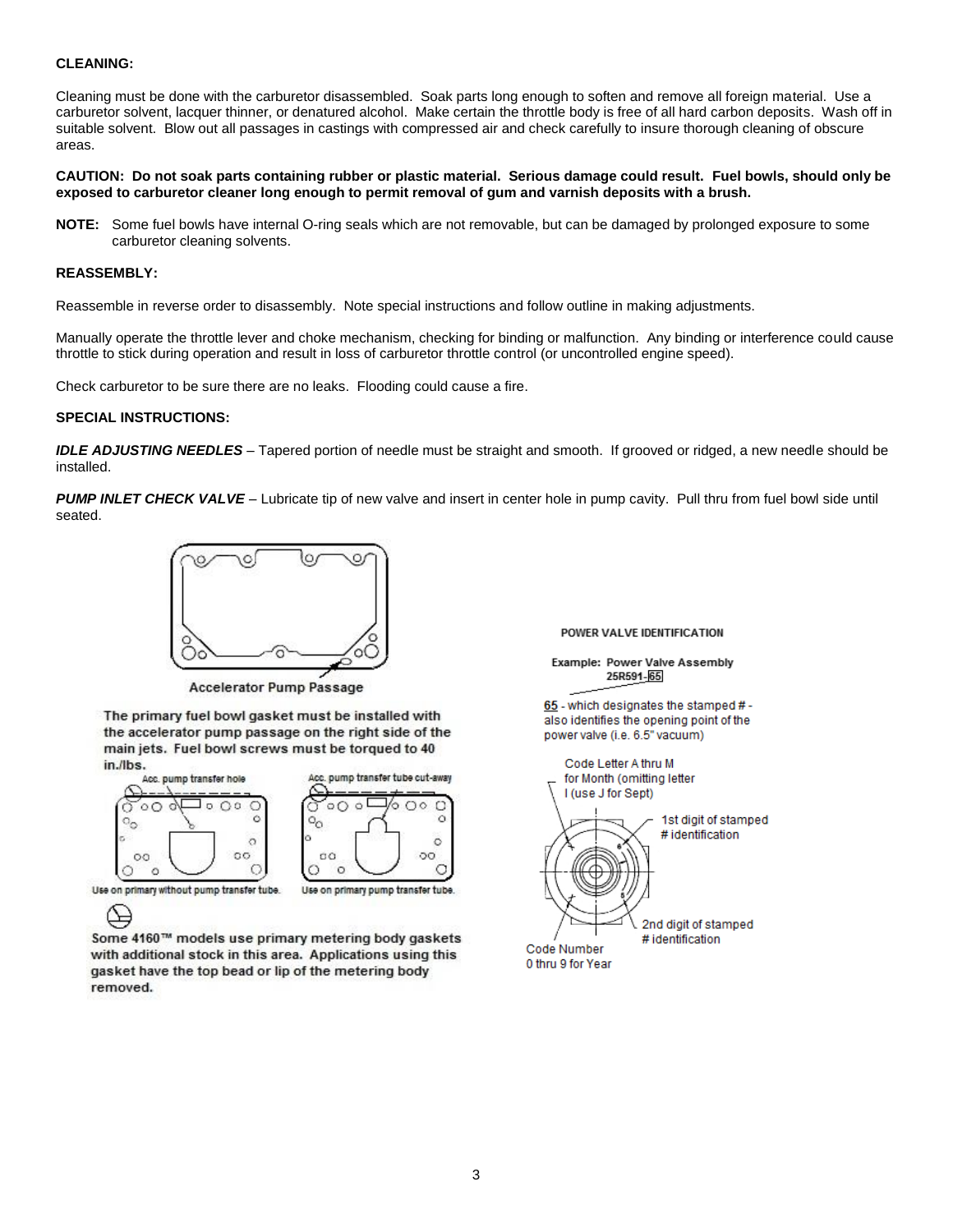## **CARBURETOR ADJUSTMENTS:**

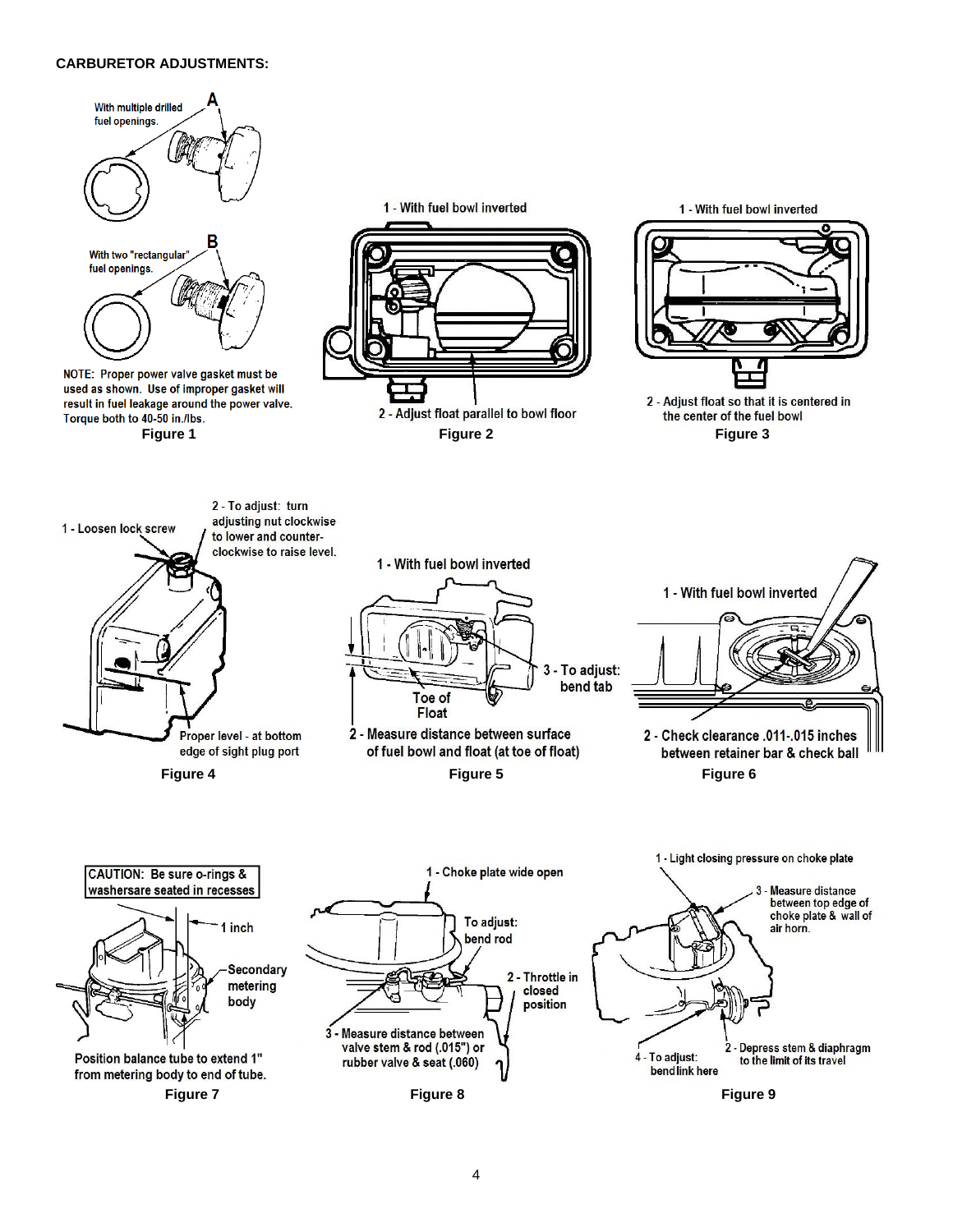



Back the secondary throttle stop screw out until the secondary throttle plates are closed in the throttle bore. Turn the screw in (clockwise) until it just touches the stop on the lever, then give it an additional 1/4 turn.